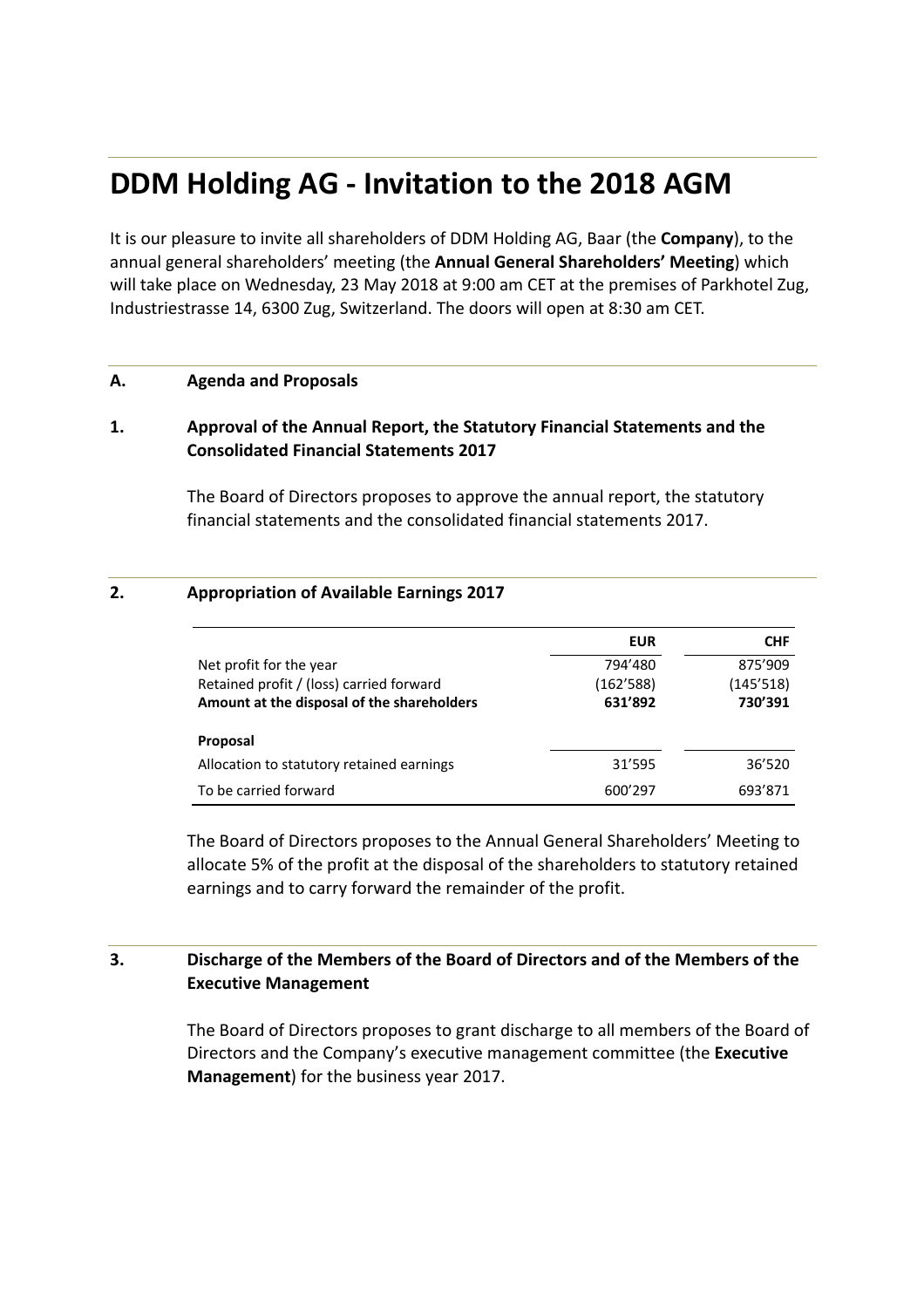## **4. Elections**

### **4.1. Re‐Elections of the current Board Members**

The Board of Directors proposes to re‐elect the following members of the Board of Directors, each for a term of one year ending after completion of the next annual general shareholders' meeting:

- Torgny Hellström
- Fredrik Waker
- Erik Fällström
- Mikael Nachemson

Explanation: All re‐elections are held individually. The curricula vitae of the current members of the Board of Directors are available in the 2017 annual report and also on the Company's website under http://ddm-group.ch/investors/corporategovernance. The current board member, Manuel Vogel, has declined re‐election as member of the Board of Directors.

## **4.2. Election of a new Board Member / Election of new Board Members**

No new member of the Board of Directors will be elected at this point.

Explanation: In the light of the Company's ambition to go to the main list on OMX Nasdaq Stock Exchange, the Company is in a process to consider two additional board members with relevant experience. Additional board members will be press released when appointed.

## **4.3. Election of the Chairman**

The Board of Directors proposes to elect Torgny Hellström as chairman of the Board of Directors for a term of one year ending after completion of the next annual general shareholders' meeting.

Explanation: The current chairman, Kent Hansson, has declined re‐election as chairman of the Board of Directors.

## **4.4. Election of the Members of the Remuneration Committee**

The Board of Directors proposes to elect Torgny Hellström and Erik Fällström as members of the remuneration committee for a term of one year ending after completion of the next annual general shareholders' meeting.

Explanation: Both elections are held individually.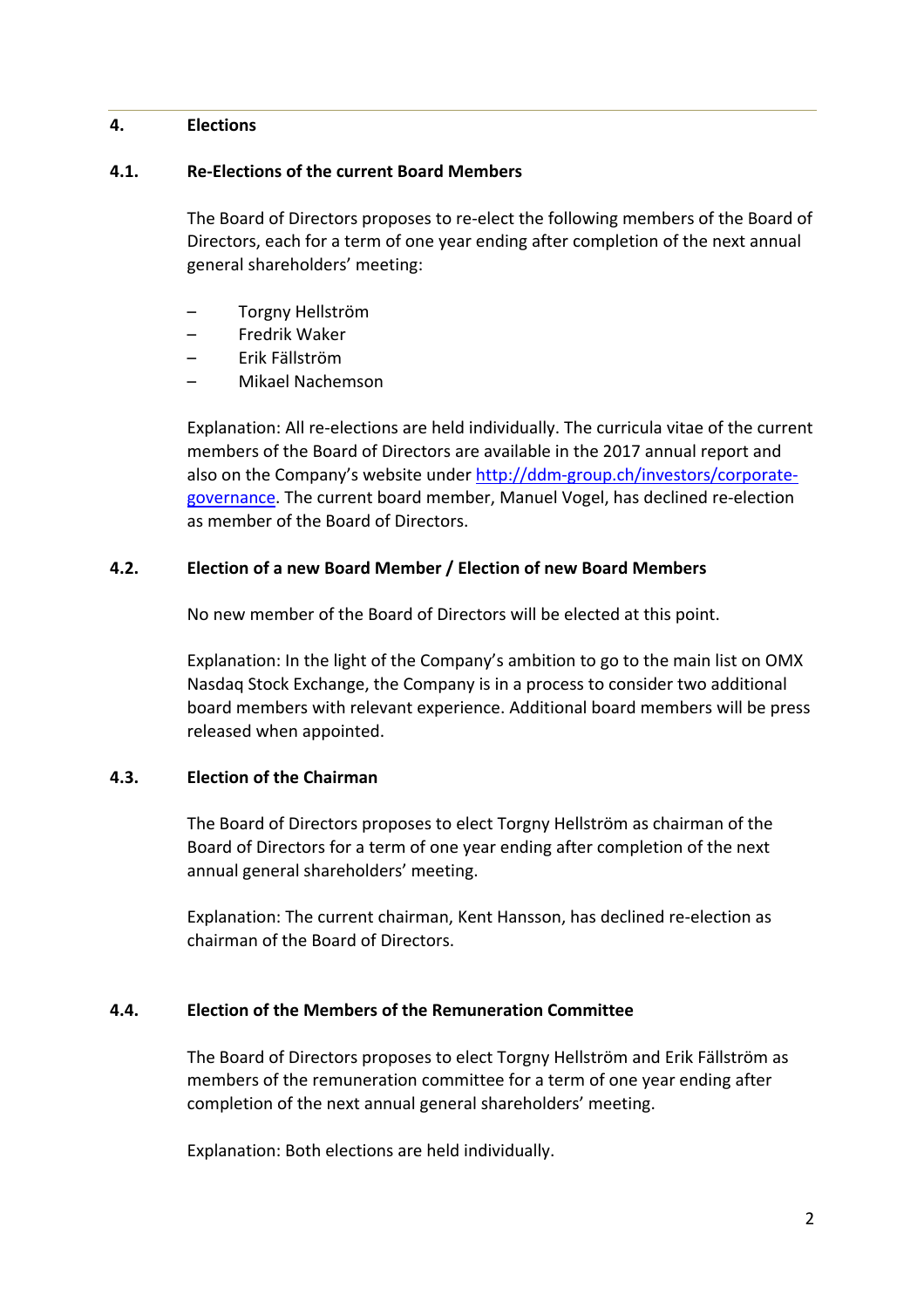## **4.5. Re‐Election of the Independent Proxy**

The Board of Directors proposes to re‐elect Dr. Florian S. Jörg, attorney‐at‐law, c/o Bratschi AG, Zurich, Switzerland, as independent proxy for a term of one year ending after completion of the next annual general shareholders' meeting.

#### **4.6. Re‐Election of the Statutory Auditors**

The Board of Directors proposes to re-elect PricewaterhouseCoopers AG (CHE-434.873.063), Luzern, as the statutory auditors for the business year 2018.

#### **5. Consultative Vote on the Compensation Report 2017**

The Board of Directors proposes to approve, on a consultative basis, the compensation report for the business year 2017. The compensation report provides details on the compensation paid for the business year 2017 and compares these figures with the compensation figures for the business year 2016.

Explanation: In line with Swiss best practice, the Board of Directors is seeking shareholders' approval on the compensation report 2017 on a consultative basis.

## **6. Votes on the Compensation of the Members of the Board of Directors and the Executive Management**

# **6.1. Compensation for the Members of the Board of Directors for the period from the end of this Annual General Shareholders' Meeting until the end of the 2019 annual general shareholders' meeting**

The Board of Directors proposes to approve the maximum aggregate amount of CHF 1'000'000 as fixed compensation for the members of the Board of Directors for the period until the end of the 2019 annual general shareholders' meeting.

Explanation: The above proposal is based on the remuneration of the members of the Board of Directors as well as remuneration for their services rendered in board committees and remuneration for potential consulting services provided. The actual compensation paid to each member of the Board of Directors during a business year is disclosed in the respective compensation report governing such business year and is made available (together with the accompanying audit report) to the shareholders in accordance with the applicable Swiss law.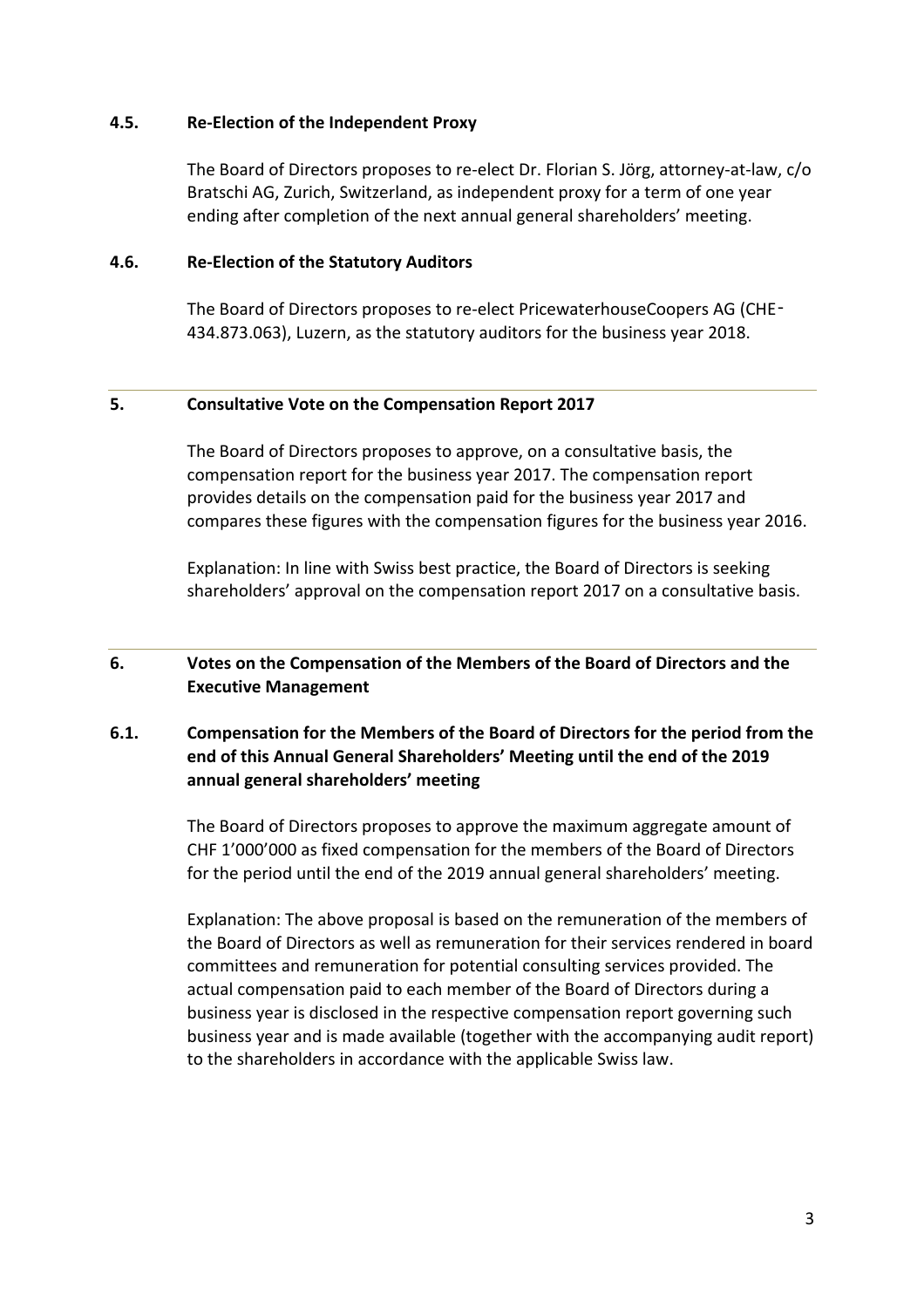# **6.2. Compensation of the Members of the Executive Management for the Business Year 2018**

# **6.2.1. Approval of the Maximum Aggregate Amount of Variable Compensation**

The Board of Directors proposes to approve the maximum aggregate amount of CHF 1'300'000 as variable compensation for the Executive Management regarding their performance during the business year 2018 (i.e. from 1 January 2018 until 31 December 2018).

## Explanation:

- (a) The actual compensation earned by the members of the Executive Management during a business year will be disclosed in the respective compensation report governing such business year and will be made available (together with the accompanying audit report) to the shareholders in accordance with applicable Swiss law.
- (b) The variable compensation of members of the Executive Management consists of cash remuneration and share options granted under a share option plan implemented by the Board in accordance with article 3quater of the Company's articles of association and is subject to the approval of the maximum aggregate amount of variable compensation by the Annual General Shareholders' Meeting and is determined taking into consideration the duties and responsibility of the recipients, performance of the Company and the individual member.
- (c) For further details on the Company's Board and Executive Remuneration, please refer to the compensation report, available in the DDM Holding AG annual report (pages 39 to 43) under http://ddm‐group.ch/investors.

# **6.3. Maximum Aggregate Amount of Fixed Compensation of the Members of the Executive Management during the Business Year 2019**

The Board of Directors proposes to approve the maximum aggregate amount of CHF 1'200'000 as fixed compensation for the members of the Executive Management for the business year 2019 (i.e. from 1 January 2019 until 31 December 2019).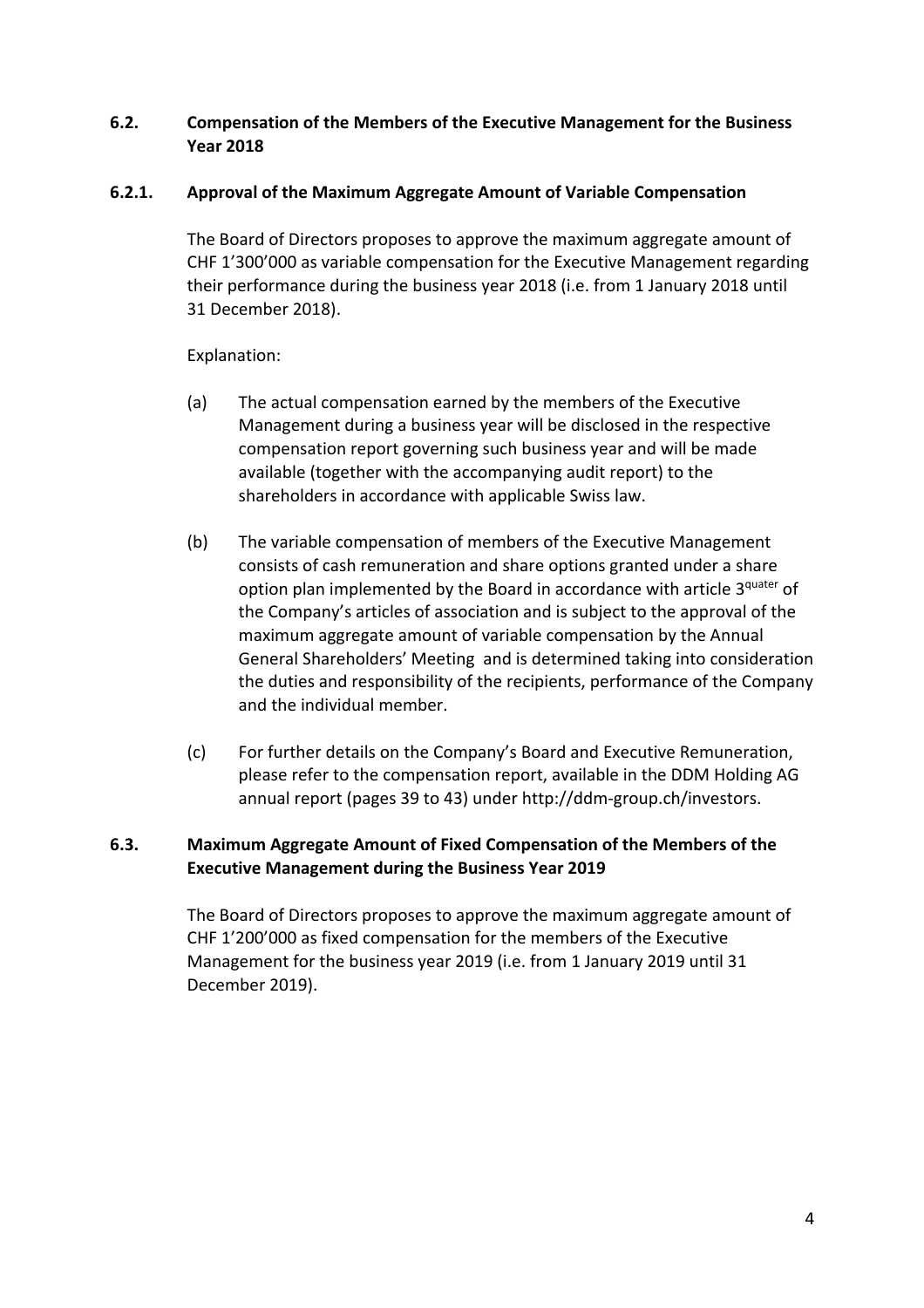## **7. Amendment to the Conditional Share Capital**

The Board of Directors proposes to approve an amendment to the Conditional Share Capital (art. 3<sup>quater</sup>) as follows:

 $"$ <sup>1</sup> The share capital of the Company shall be increased by a maximum aggregate amount of CHF 1'000'000.00 through the issuance of a maximum of 1'000'000 registered shares, which shall be fully paid‐in, with a nominal value of CHF 1.00 per share by either the issuance of shares to employees or members of the Board of Directors of the Company or of group companies or the exercise of option rights which are granted to employees or members of the Board of Directors of the Company or of group companies, both according to one or more plan(s) to be drawn up by the board of directors, taking into account performance, functions, levels of responsibility and profitability criteria. Such shares or subscription rights may be issued at a price lower than that quoted on the stock exchange.

 $2$  The advance subscription right and the pre-emptive subscription rights of the shareholders are excluded. The acquisition of registered shares through the exercise of option rights and each subsequent transfer of the shares shall be subject to the provisions of Art. 5 of the Articles of Association."

Explanation: The amendment to art. 3<sup>quater</sup> of the Company's articles of association (Conditional Share Capital) serves the purpose of maintaining an adequate flexibility for the Board of Directors to resolve on capital increases if deemed to be in the best interest of the Company.

# **B. Documentation**

The 2017 annual report, consisting of the full business review, the consolidated financial statements, the statutory financial statements, the compensation report and the respective reports of the statutory auditors, as well as the proposed new articles of association, are available for inspection by the shareholders at DDM Holding AG's headquarters (Schochenmühlestrasse 4, CH‐6340 Baar) or on the Company's website under http://ddm‐group.ch/investors. Printed copies will be distributed to shareholders of record upon request.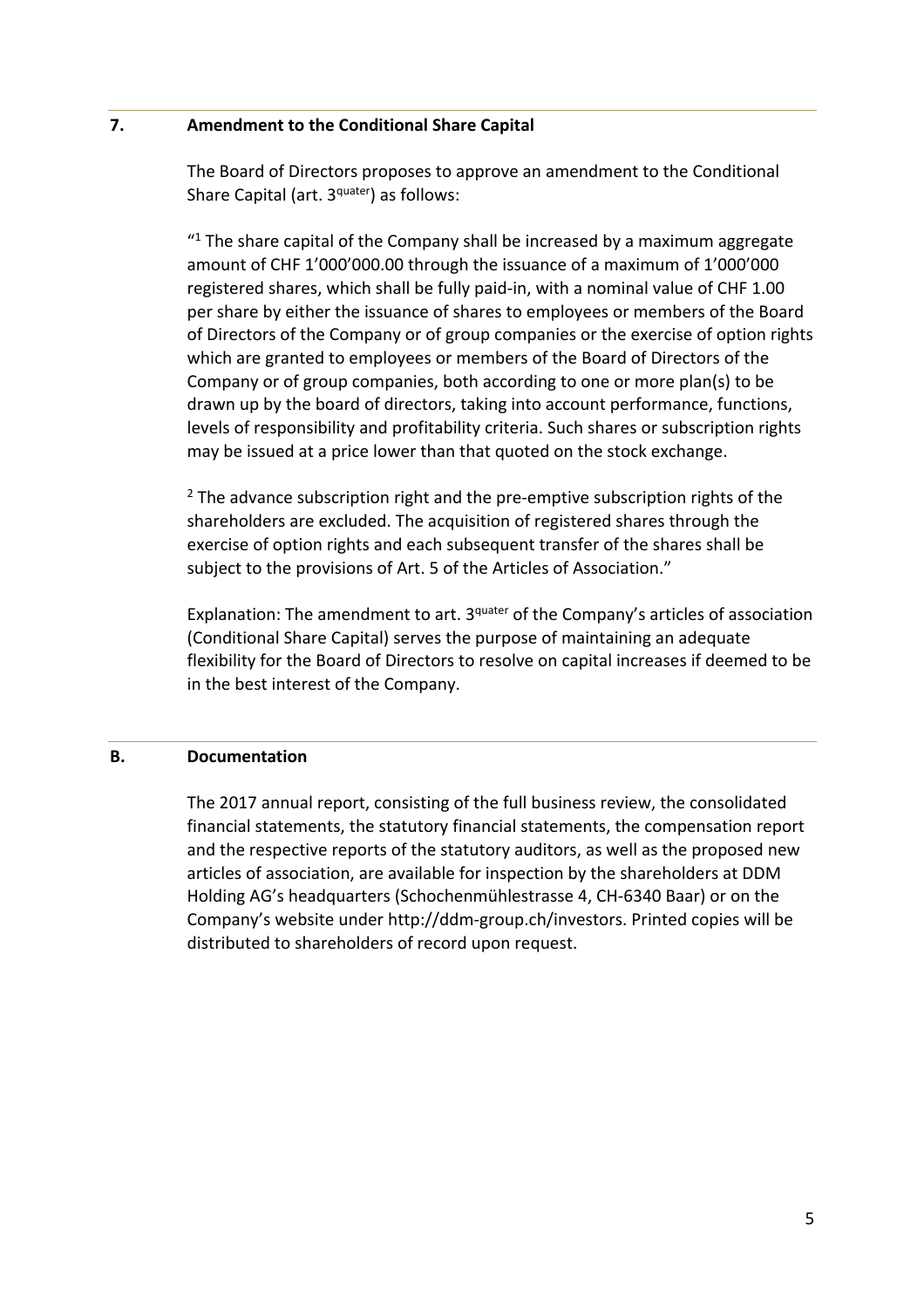#### **C. Participation and Voting Rights**

Shareholders registered with voting rights in the share register as of the close of business on 11 May 2018, will be authorized to participate and to vote at the Annual General Shareholders' Meeting. From close of business on 11 May 2018 up to and including 23 May 2018, no entries will be made in the share register which would create a right to vote at the Annual General Shareholders' Meeting. Shareholders who sell part or all of their shares before the Annual General Shareholders' Meeting are no longer entitled to vote to that extent. Such shareholders are required to exchange their admission card and voting material to reflect the change in their shareholding.

Shareholders who wish to participate or be represented at the Annual General Shareholders' Meeting may either download the registration form via our website http://ddm-group.ch/investors or request a physical copy by e-mail to ddm@computershare.ch. The registration form should be completed and returned by mail or e-mail to the following address: Computershare Schweiz AG, General meetings, P.O. Box, 4601 Olten, Switzerland; e‐mail: ddm@computershare.ch as soon as possible but in any case no later than 18 May 2018. Upon receipt of their registration form shareholders will be provided with an admission card and voting material (including proxy form) for the Annual General Shareholders' Meeting.

Shareholders (i) whose shares are registered in accordance with the Articles of Association of the Company in a securities register in accordance with the Swedish Financial Instruments Accounts Act (1998:1479) or otherwise in accordance with Swedish law and (ii) who hold such shares through a nominee must, in order to be entitled to attend and vote (in person, representation by proxy or by the Independent Proxy) at the Annual General Shareholders' Meeting, temporarily register the shares in their own name. For the shares to be re-registered in time, such shareholders should instruct the nominee that manages the shares well in advance of 11 May 2018 for temporary re‐registration, so called voting registration. After such shares have been registered in the shareholder's own name, the shareholder shall follow the instructions as set out above in this section.

#### **D. Representation**

Shareholders who do not intend to participate personally at the Annual General Shareholders' Meeting may participate and vote at the meeting through the representation of:

- the independent proxy, or
- a third person who need not be a shareholder;